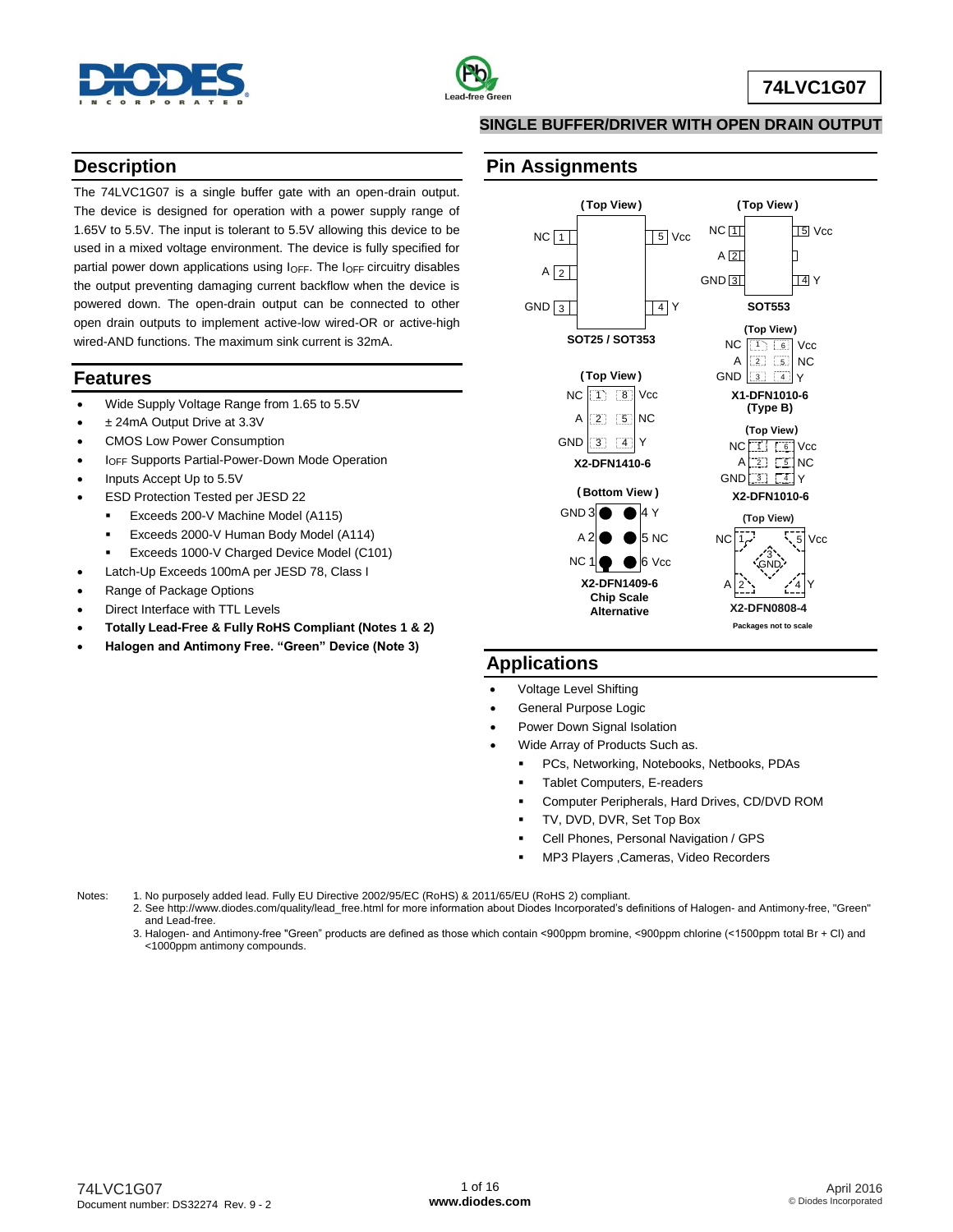

#### **Ordering Information (Note 4)**

 **Logic Family 1G : One Gate** 

**LVC : 1.65 to 5.5 V with open drain SE : SOT353**

 **74 LVC1G 07 XXX -7**

**Logic Device Function Package Packing 74 : Logic Prefix 07 : 1-Input Buffer W5 : SOT25 -7 : 7" Tape & Reel 1G : One Gate FS3 : X2-DFN0808-4 FW5 : X1-DFN1010-6 (Type B) FW4 :X2-DFN1010-6 FX4 : X2- DFN1409-6 FZ4 : X2- DFN1410-6**

|                | Package<br><b>Part Number</b> |                                        | Package                                                                            |                   | 7" Tape and Reel          |
|----------------|-------------------------------|----------------------------------------|------------------------------------------------------------------------------------|-------------------|---------------------------|
| Code           |                               | (Notes $5 & 6$ )                       | <b>Size</b>                                                                        | Quantity          | <b>Part Number Suffix</b> |
| 74LVC1G07W5-7  | W <sub>5</sub>                | SOT <sub>25</sub>                      | 3.0mm x 2.8mm x 1.2mm<br>0.95 mm lead pitch                                        | 3,000/Tape & Reel | $-7$                      |
| 74LVC1G07SE-7  | <b>SE</b>                     | SOT353                                 | $2.0$ mm x $2.0$ mm x $1.1$ mm<br>3,000/Tape & Reel<br>0.65 mm lead pitch          |                   | $-7$                      |
| 74LVC1G07Z-7   | 7                             | SOT553                                 | 1.6mm $x$ 1.6 mm $x$ 0.62mm<br>4,000/Tape & Reel<br>0.5 mm lead pitch              |                   | $-7$                      |
| 74LVC1G07FS3-7 | FS <sub>3</sub>               | X2-DFN0808-4                           | $0.8$ mm x $0.8$ mm x $0.35$ mm<br>5,000/Tape & Reel<br>0.5 mm pad pitch (diamond) |                   | $-7$                      |
| 74LVC1G07FW5-7 | FW <sub>5</sub>               | X1-DFN1010-6<br>(Type B)               | $1.0$ mm x $1.0$ mm x $0.5$ mm<br>5,000/Tape & Reel<br>0.35 mm pad pitch           |                   | $-7$                      |
| 74LVC1G07FW4-7 | FW4                           | X2-DFN1010-6                           | $1.0$ mm x $1.0$ mm x $0.4$ mm<br>0.35 mm pad pitch                                | 5,000/Tape & Reel | $-7$                      |
| 74LVC1G07FX4-7 | FX4                           | X2-DFN1409-6<br>Chip scale alternative | $1.4$ mm x $0.9$ mm x $0.4$ mm<br>5,000/Tape & Reel<br>0.5 mm pad pitch            |                   | $-7$                      |
| 74LVC1G07FZ4-7 | FZ4                           | X2-DFN1410-6                           | $1.4$ mm x $1.0$ mm x $0.4$ mm<br>5,000/Tape & Reel<br>0.5 mm pad pitch            |                   | $-7$                      |

Notes: 4. For packaging details, go to our website at [http://www.diodes.com/products/packages.html.](http://www.diodes.com/products/packages.html)

5. Pad layout as shown on Diodes Inc. suggested pad layout which can be found on our website at [http://www.diodes.com/package-outlines.html.](http://www.diodes.com/package-outlines.html)

6. The taping orientation is located on our website at [http://www.diodes.com/datasheets/ap02007.pdf.](http://www.diodes.com/datasheets/ap02007.pdf)

#### **Pin Descriptions**

| <b>Pin Name</b> | <b>Description</b> |  |
|-----------------|--------------------|--|
| ΝC              | No Connection      |  |
|                 | Data Input         |  |
| <b>GND</b>      | Ground             |  |
|                 | Data Output        |  |
| Vcc             | Supply Voltage     |  |

#### **Function Table**

| <b>Inputs</b> | Output |
|---------------|--------|
|               |        |
|               |        |
|               |        |

# **Logic Diagram**

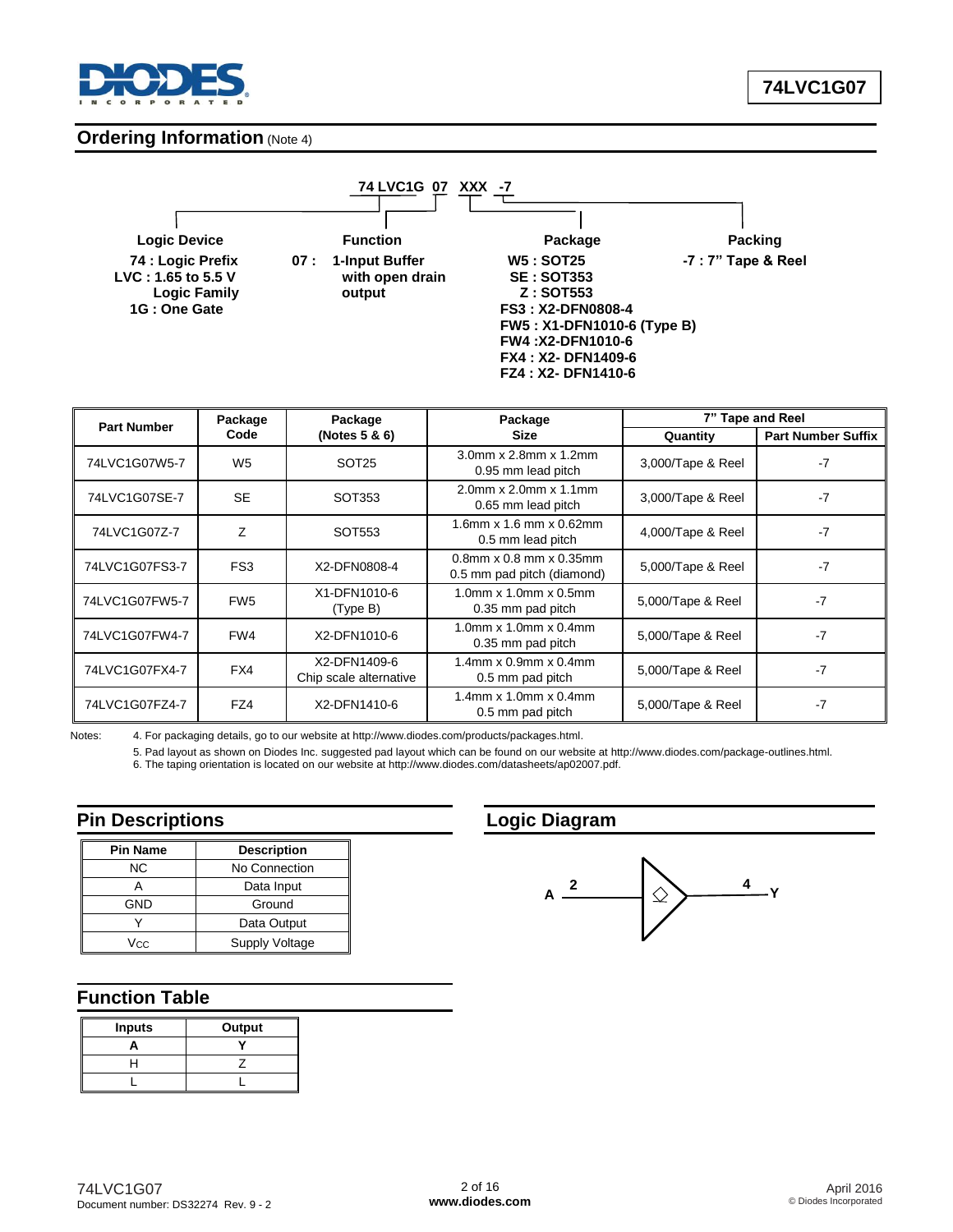

#### Absolute Maximum Ratings (Notes 7 & 8) (@T<sub>A</sub> = +25°C, unless otherwise specified.)

| Symbol                    | <b>Description</b>                                        | Rating                    | Unit |
|---------------------------|-----------------------------------------------------------|---------------------------|------|
| ESD HBM                   | Human Body Model ESD Protection                           | 2                         | kV   |
| ESD CDM                   | Charged Device Model ESD Protection                       |                           | kV   |
| ESD MM                    | Machine Model ESD Protection                              | 200                       | V    |
| <b>V<sub>cc</sub></b>     | Supply Voltage Range                                      | $-0.5$ to 6.5             | V    |
| $V_{\parallel}$           | Input Voltage Range                                       | $-0.5$ to 6.5             | V    |
| Vo                        | Voltage Applied to Output in High Impedance or IOFF State | $-0.5$ to 6.5             | V    |
| Vo                        | Voltage Applied to Output in High or Low State.           | $-0.5$ to $V_{CC}$ $+0.5$ | V    |
| lικ                       | Input Clamp Current $V_1 < 0$                             | -50                       | mA   |
| $I_{OK}$                  | <b>Output Clamp Current</b>                               | $-50$                     | mA   |
| lo.                       | <b>Continuous Output Current</b>                          | ±50                       | mA   |
| $I_{CC}$ , $I_{GN}$       | Continuous Current Through V <sub>CC</sub> or GND         | ±100                      | mA   |
| T,                        | <b>Operating Junction Temperature</b>                     | $-40$ to $+150$           | °C   |
| $\mathsf{T}_{\text{STG}}$ | Storage Temperature                                       | $-65$ to $+150$           | °C   |

Notes: 7. Stresses beyond the absolute maximum may result in immediate failure or reduced reliability. These are stress values and device operation should be within recommend values.

8. Forcing the maximum allowed voltage could cause a condition exceeding the maximum current or conversely forcing the maximum current could cause a condition exceeding the maximum voltage. The ratings of both current and voltage must be maintained within the controlled range..

# **Recommended Operating Conditions** (Note 9) (@TA = +25°C, unless otherwise specified.)

| Symbol                          |                                       | <b>Parameter</b>                     | <b>Min</b>               | <b>Max</b>           | <b>Unit</b> |  |
|---------------------------------|---------------------------------------|--------------------------------------|--------------------------|----------------------|-------------|--|
|                                 |                                       | Operating                            | 1.65                     | 5.5                  | V           |  |
| <b>Operating Voltage</b><br>Vcc | Data retention only                   | 1.5                                  |                          | $\vee$               |             |  |
|                                 | $V_{\text{CC}} = 1.65V$ to 1.95V      | $0.65 \times V_{CC}$                 |                          |                      |             |  |
|                                 |                                       | $V_{\text{CC}} = 2.3V$ to 2.7V       | 1.7                      |                      | V           |  |
| V <sub>IH</sub>                 | High-level Input Voltage              | $V_{\text{CC}} = 3V$ to 3.6V         | $\overline{2}$           |                      |             |  |
|                                 |                                       | $V_{CC} = 4.5V$ to 5.5V              | $0.7 \times V_{CC}$      |                      |             |  |
|                                 |                                       | $V_{CC} = 1.65V$ to 1.95V            |                          | $0.35 \times V_{CC}$ |             |  |
|                                 |                                       | $V_{CC} = 2.3V$ to 2.7V              |                          | 0.7                  |             |  |
| $V_{IL}$                        | Low-Level Input Voltage               | $V_{CC}$ = 3V to 3.6V                | —                        | 0.8                  | V           |  |
|                                 |                                       | $V_{CC} = 4.5V$ to 5.5V              |                          | $0.3 \times V_{CC}$  |             |  |
| V <sub>1</sub>                  | Input Voltage                         |                                      | $\mathbf 0$              | 5.5                  | V           |  |
| Vo                              | Output Voltage                        |                                      | $\mathbf 0$              | 5.5                  | V           |  |
|                                 |                                       | $V_{CC} = 1.65V$                     |                          | $\overline{4}$       |             |  |
|                                 |                                       | $V_{\text{CC}} = 2.3V$               |                          | 8                    |             |  |
|                                 | Low-Level Output Current              | $V_{CC} = 2.7V$                      | —                        | 12                   | mA          |  |
| $I_{OL}$                        |                                       | $V_{CC} = 3V$                        | —                        | 16                   |             |  |
|                                 |                                       |                                      | $\overline{\phantom{0}}$ | 24                   |             |  |
|                                 |                                       | $V_{CC} = 4.5V$                      |                          | 32                   |             |  |
|                                 |                                       | $V_{CC}$ = 1.8V ± 0.15V, 2.5V ± 0.2V |                          | 20                   |             |  |
| Δt/ΔV                           | Input Transition Rise or Fall Rate    | $V_{CC} = 3.3V \pm 0.3V$             |                          | 10                   | ns/V        |  |
|                                 |                                       | $V_{CC} = 5V \pm 0.5V$               |                          | 5                    |             |  |
| <b>TA</b>                       | <b>Operating Free-Air Temperature</b> |                                      | $-40$                    | $+125$               | °C          |  |

Note: 9. Unused inputs should be held at V<sub>CC</sub> or Ground.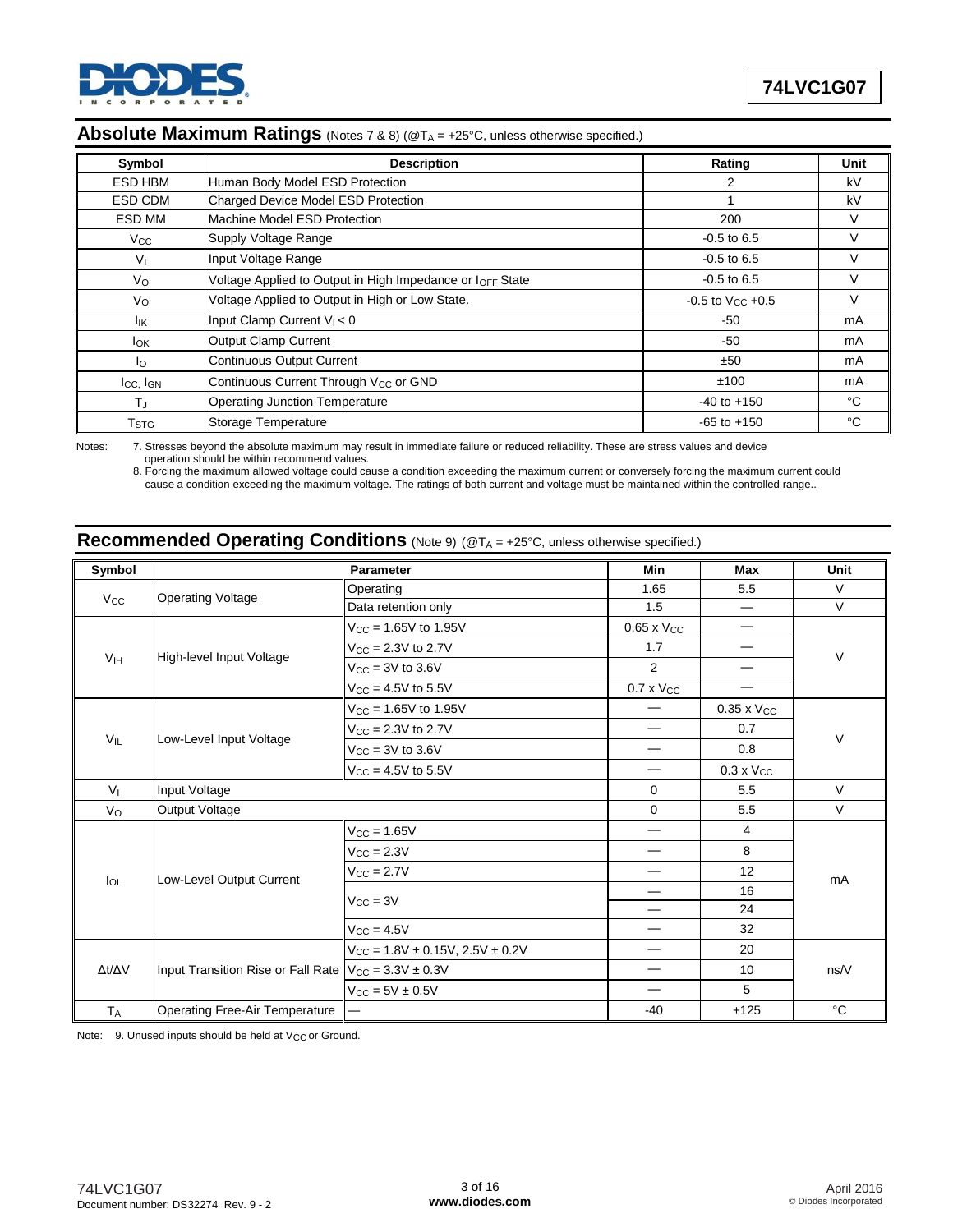

#### **Electrical Characteristics** (All typical values are at V<sub>CC</sub> = 3.3V, T<sub>A</sub> = +25°C)

| Symbol<br><b>Parameter</b> |                                  | <b>Test Conditions</b>                  |               | -40 $^{\circ}$ C to +85 $^{\circ}$ C |       |      | -40 $^{\circ}$ C to +125 $^{\circ}$ C | Unit         |        |
|----------------------------|----------------------------------|-----------------------------------------|---------------|--------------------------------------|-------|------|---------------------------------------|--------------|--------|
|                            |                                  |                                         | $V_{\rm CC}$  | Min                                  | Typ   | Max  | Min                                   | Max          |        |
|                            |                                  | $I_{OL}$ = 100 $\mu$ A                  | 1.65V to 5.5V |                                      |       | 0.1  |                                       | 0.1          |        |
|                            |                                  | $I_{OL} = 4mA$                          | 1.65V         |                                      |       | 0.45 |                                       | 0.7          |        |
|                            |                                  | $I_{OL} = 8mA$                          | 2.3V          |                                      |       | 0.3  |                                       | 0.45         |        |
| VOL                        | Low Level<br>Output Voltage      | $I_{OL} = 12mA$                         | 2.7V          |                                      |       | 0.4  |                                       | 0.6          | $\vee$ |
|                            | $I_{OL} = 16mA$                  | 3V                                      |               |                                      | 0.4   |      | 0.6                                   |              |        |
|                            | $I_{OL} = 24mA$                  |                                         |               |                                      | 0.55  |      | 0.8                                   |              |        |
|                            |                                  | $I_{OL} = 32mA$                         | 4.5V          |                                      |       | 0.55 |                                       | $\mathbf{8}$ |        |
| 4                          | Input Current                    | $V_1 = 5.5 V$ or GND                    | 0 to 5.5V     |                                      | ± 0.1 | ±5   |                                       | ±100         | μA     |
| $I_{OFF}$                  | Power Down<br>Leakage<br>Current | V <sub>1</sub> or $VO = 5.5V$           | 0V            |                                      |       | ±10  |                                       | ±200         | μA     |
| $_{\rm lcc}$               | <b>Supply Current</b>            | $V_1 = 5.5V$ or GND<br>$I_{\text{O}}=0$ | 5.5V          |                                      | 0.1   | 10   |                                       | 200          | μA     |
| $\Delta$ <sub>ICC</sub>    | Additional<br>Supply Current     | Input at<br>$V_{CC}$ -0.6 V             | 3V to 5.5V    |                                      |       | 500  |                                       | 5,000        | μA     |
| $C_i$                      | Input<br>Capacitance             | $V_i = V_{CC} - or GND$                 | 3.3V          |                                      | 5     |      |                                       |              | pF     |

# **Package Characteristics** (All typical values are at V<sub>CC</sub> = 3.3V, T<sub>A</sub> = +25°C)

| Symbol            | <b>Parameter</b>          | <b>Test Conditions</b> | <b>V<sub>cc</sub></b> | Min | Typ | Max | Unit |
|-------------------|---------------------------|------------------------|-----------------------|-----|-----|-----|------|
|                   |                           | SOT <sub>25</sub>      |                       | —   | 204 |     |      |
|                   |                           | SOT353                 |                       | —   | 371 | —   |      |
|                   |                           | SOT553                 |                       |     | 231 | —   |      |
|                   | <b>Thermal Resistance</b> | X2-DFN0808-4           |                       |     | 400 |     | °C∕W |
| $\theta$ JA       | Junction-to-Ambient       | X1-DFN1010-6 (Type B)  | (Note 10)             |     | 435 |     |      |
|                   |                           | X2-DFN1010-6           |                       |     | 445 | —   |      |
|                   |                           | X2-DFN1409-6           |                       |     | 470 | —   |      |
|                   |                           | X2-DFN1410-6           |                       |     | 460 |     |      |
|                   |                           | SOT <sub>25</sub>      |                       |     | 52  | —   |      |
|                   |                           | SOT353                 |                       |     | 143 | —   |      |
|                   |                           | SOT553                 |                       |     | 105 |     |      |
|                   | <b>Thermal Resistance</b> | X2-DFN0808-4           |                       |     | 225 | —   |      |
| $\theta_{\rm JC}$ | Junction-to-Case          | X1-DFN1010-6 (Type B)  | (Note 10)             |     | 250 |     | °C/W |
|                   |                           | X2-DFN1010-6           |                       |     | 250 |     |      |
|                   |                           | X2-DFN1409-6           |                       |     | 275 | —   |      |
|                   |                           | X2-DFN1410-6           |                       |     | 265 |     |      |

Note: 10. Test condition for each of the 8 package types: Device mounted on FR-4 substrate PC board, 2oz copper, with minimum recommended pad layout.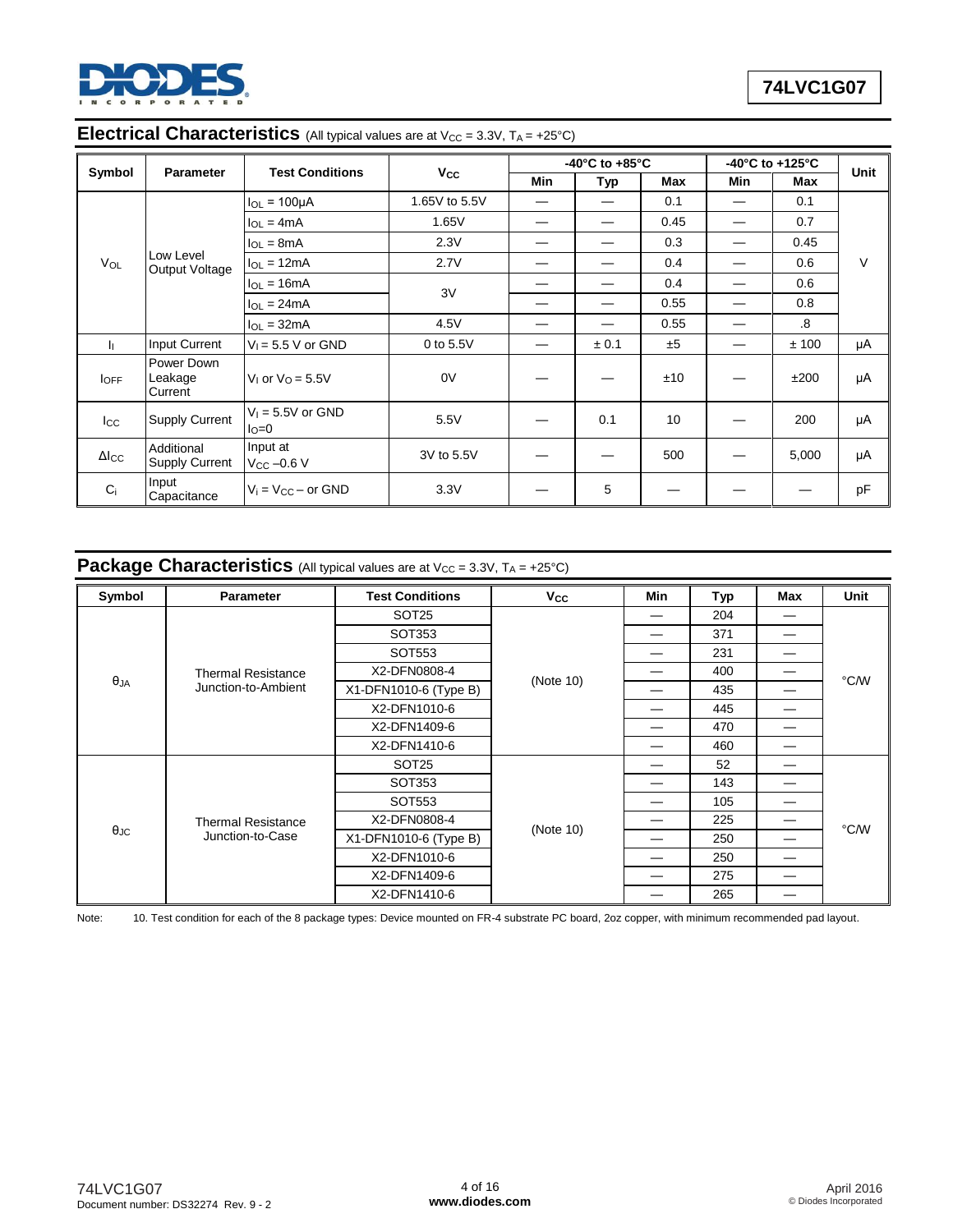

# **Switching Characteristics**

| <b>Parameter</b> | From   | То               |                  |     | $T_A = -40^{\circ}$ C to $+85^{\circ}$ C |     |     | $T_A$ = -40°C to +125°C | Unit |
|------------------|--------|------------------|------------------|-----|------------------------------------------|-----|-----|-------------------------|------|
|                  | Input  | Output           | $V_{CC}$         | Min | Typ                                      | Max | Min | <b>Max</b>              |      |
|                  |        |                  | $1.8V \pm 0.15V$ | 1.0 | 3.0                                      | 6.5 | 1.0 | 8.5                     |      |
|                  |        |                  | $2.5V \pm 0.2V$  | 0.5 | 1.9                                      | 4.0 | 0.5 | 5.5                     |      |
| $t_{\text{pd}}$  | A or B |                  | 2.7V             | 0.5 | 2.5                                      | 4.5 | 0.5 | 6.0                     | ns   |
|                  |        | $3.3 V \pm 0.3V$ | 0.5              | 2.3 | 4.0                                      | 0.5 | 5.5 |                         |      |
|                  |        |                  | $5.0V \pm 0.5V$  | 0.5 |                                          | 3.0 | 0.5 | 4.0                     |      |

#### Figure 1 Typical Values at T<sub>A</sub> = +25°C and nominal voltages 1.8V, 2.5V, 2.7V, 3.3V, and 5.0V.

# **Operating Characteristics**

| $T_A = +25^{\circ}C$ |                                  |                   |                 |                     |                        |               |      |
|----------------------|----------------------------------|-------------------|-----------------|---------------------|------------------------|---------------|------|
| <b>Parameter</b>     |                                  | Test              | $V_{CC} = 1.8V$ | $V_{\rm CC} = 2.5V$ | $V_{\text{CC}} = 3.3V$ | $V_{CC} = 5V$ | Unit |
|                      |                                  | <b>Conditions</b> | Тур             | Тур                 | Тур                    | Typ           |      |
| $C_{\rm pd}$         | Power Dissipation<br>Capacitance | $f = 10$ MHz      |                 |                     |                        |               | рF   |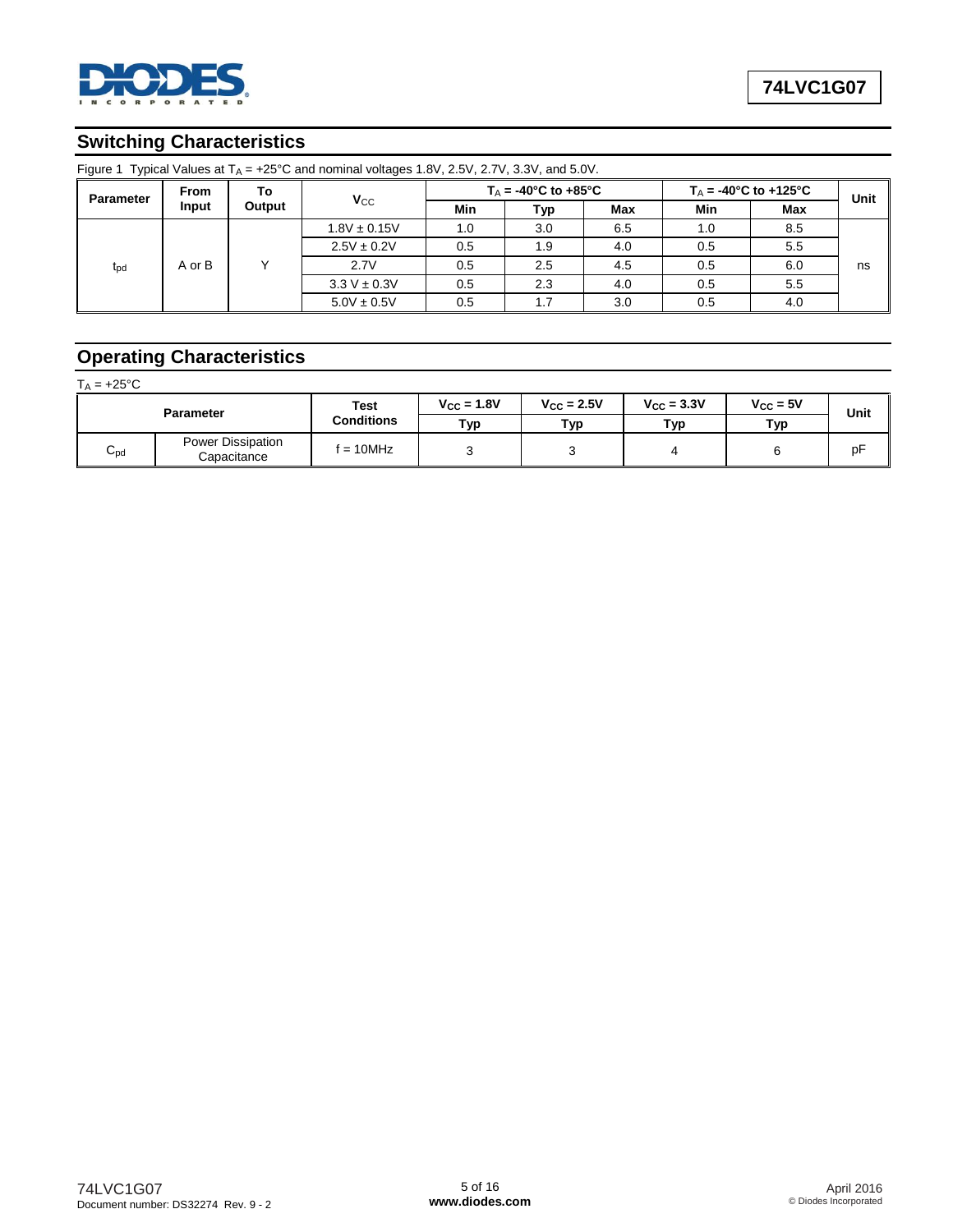

#### **Parameter Measurement Information**



| <b>TEST</b>                   | <b>Condition</b>  |
|-------------------------------|-------------------|
| $t_{PLZ}$ (see Notes D and E) | V <sub>LOAD</sub> |
| $t_{PZL}$ (see Notes D and F) | Vi nad            |

|                   | <b>Inputs</b> |              |                |                   |                   |              |           |
|-------------------|---------------|--------------|----------------|-------------------|-------------------|--------------|-----------|
| $V_{\rm CC}$      | ٧             | $t_r/t_f$    | V <sub>M</sub> | <b>VLOAD</b>      | $C_L$             | $R_L$        | $V\Delta$ |
| $1.8V_{\pm}0.15V$ | $V_{\rm CC}$  | ≤2ns         | $V_{\rm CC}/2$ | $2 \times V_{CC}$ | 30 <sub>p</sub> F | 1K $\Omega$  | 0.15V     |
| 2.5V±0.2V         | Vcc           | ≤2ns         | $V_{\rm CC}/2$ | $2 \times V_{CC}$ | 30 <sub>p</sub> F | $500\Omega$  | 0.15V     |
| 2.7V              | 2.7V          | $\leq$ 2.5ns | .5V            | 6V                | 50 <sub>p</sub> F | $500\Omega$  | 0.3V      |
| 3.3V±0.3V         | 3V            | $\leq$ 2.5ns | .5V            | 6V                | 50 <sub>p</sub> F | 500 $\Omega$ | 0.3V      |
| 5V±0.5V           | Vcc           | $\leq$ 2.5ns | $V_{\rm CC}/2$ | $2 \times V_{CC}$ | 50 <sub>p</sub> F | 500 $\Omega$ | 0.3V      |







**Figure 1. Load Circuit and Voltage Waveforms**

- Notes: A. Includes test lead and test apparatus capacitance B. All pulses are supplied at pulse repetition rate ≤ 10 MHz
	- C. The inputs are measured one at a time with one transition per measurement
	- D. For the open drain device tp $_{\text{LZ}}$  and tp $_{\text{ZL}}$  are the same as tpp
	- E. tpzL is measured at V<sub>M</sub>

F. t<sub>PLZ</sub> is measured at  $V_{OL} + V_{\Delta}$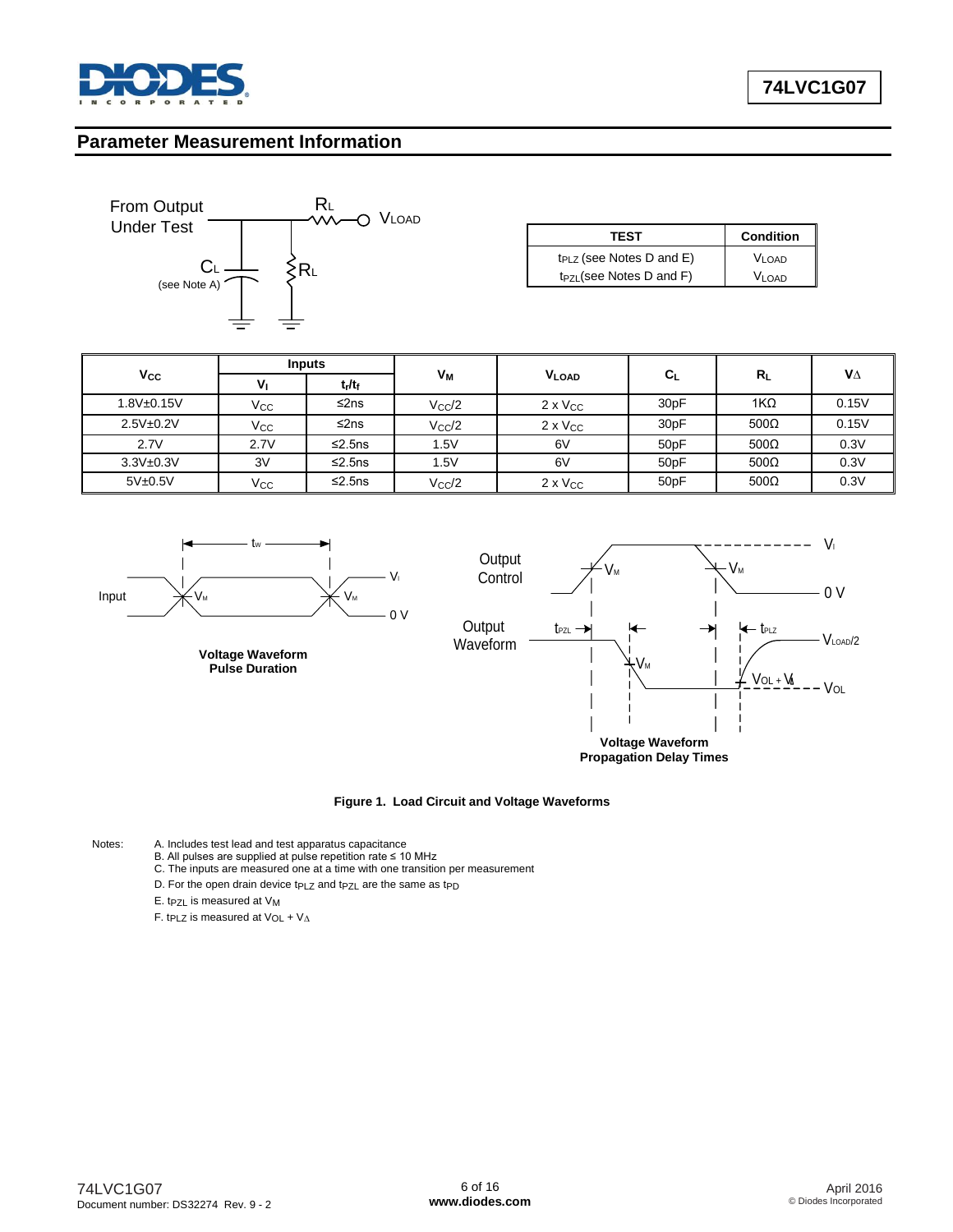

# **Marking Information**

#### **(1) SOT25, SOT353 and SOT553**



| <b>Part Number</b> | Package           | <b>Identification Code</b> |
|--------------------|-------------------|----------------------------|
| 74LVC1G07W5-7      | SOT <sub>25</sub> | IJΝ                        |
| 74LVC1G07SE-7      | SOT353            | l IN                       |
| 74 VC1G077-7       | SOT553            | l IN                       |

#### **(2) DFN Packages**

XX : Identification Code (Top View)



Y W X : A~Z : Internal Code <u>Y</u> : Year 0~9<br><u>W</u> : Week : A~Z : 1~26 week; a~z : 27~52 week; z represents 52 and 53 week

| <b>Part Number</b> | Package               | <b>Identification Code</b> |
|--------------------|-----------------------|----------------------------|
| 74LVC1G07FS3-7     | X2-DFN0808-4          | WN                         |
| 74LVC1G07FW5-7     | X1-DFN1010-6 (Type B) | V6                         |
| 74LVC1G07FW4-7     | X2-DFN1010-6          | UN                         |
| 74LVC1G07FX4-7     | X2-DFN1409-6          | ME                         |
| 74LVC1G07FZ4-7     | X2-DFN1410-6          | IJΝ                        |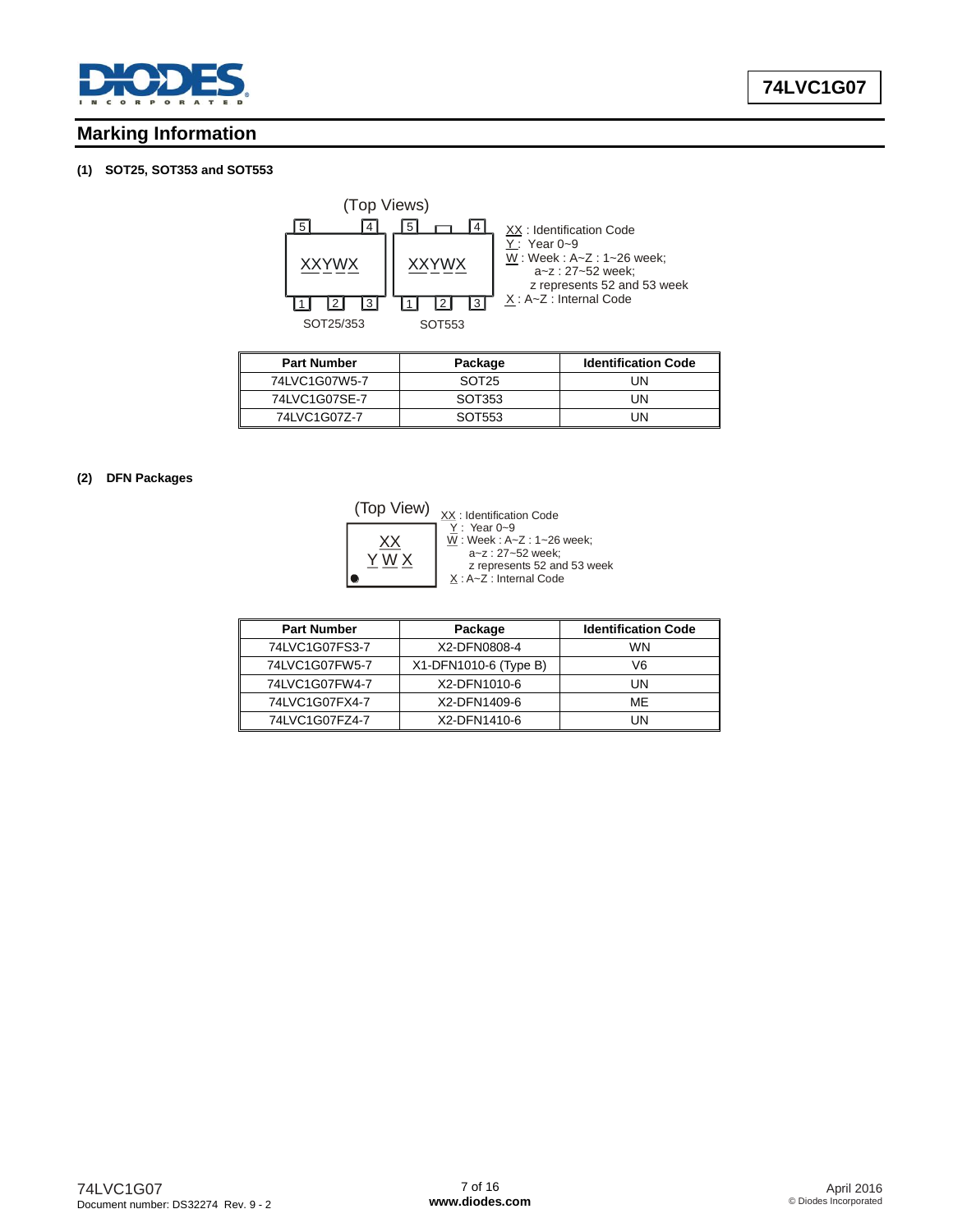

Please see<http://www.diodes.com/package-outlines.html> for the latest version.



| <b>SOT25</b> |       |      |      |
|--------------|-------|------|------|
| Dim          | Min   | Max  | Typ  |
| A            | 0.35  | 0.50 | 0.38 |
| в            | 1.50  | 1.70 | 1.60 |
| C            | 2.70  | 3.00 | 2.80 |
| D            |       |      | 0.95 |
| н            | 2.90  | 3.10 | 3.00 |
| J            | 0.013 | 0.10 | 0.05 |
| κ            | 1.00  | 1.30 | 1.10 |
| L            | 0.35  | 0.55 | 0.40 |
| М            | 0.10  | 0.20 | 0.15 |
| N            | 0.70  | 0.80 | 0.75 |
| α            | n۰    | R۰   |      |
| nsinı        |       |      |      |

# **Suggested Pad Layout**

Please see<http://www.diodes.com/package-outlines.html> for the latest version.



| <b>Dimensions</b> | Value |  |
|-------------------|-------|--|
| z                 | 3.20  |  |
| G                 | 1.60  |  |
| x                 | 0.55  |  |
|                   | 0.80  |  |
| C1                | 2.40  |  |
| r. 2              | 0.95  |  |

74LVC1G07 Document number: DS32274 Rev. 9 - 2 **SOT25**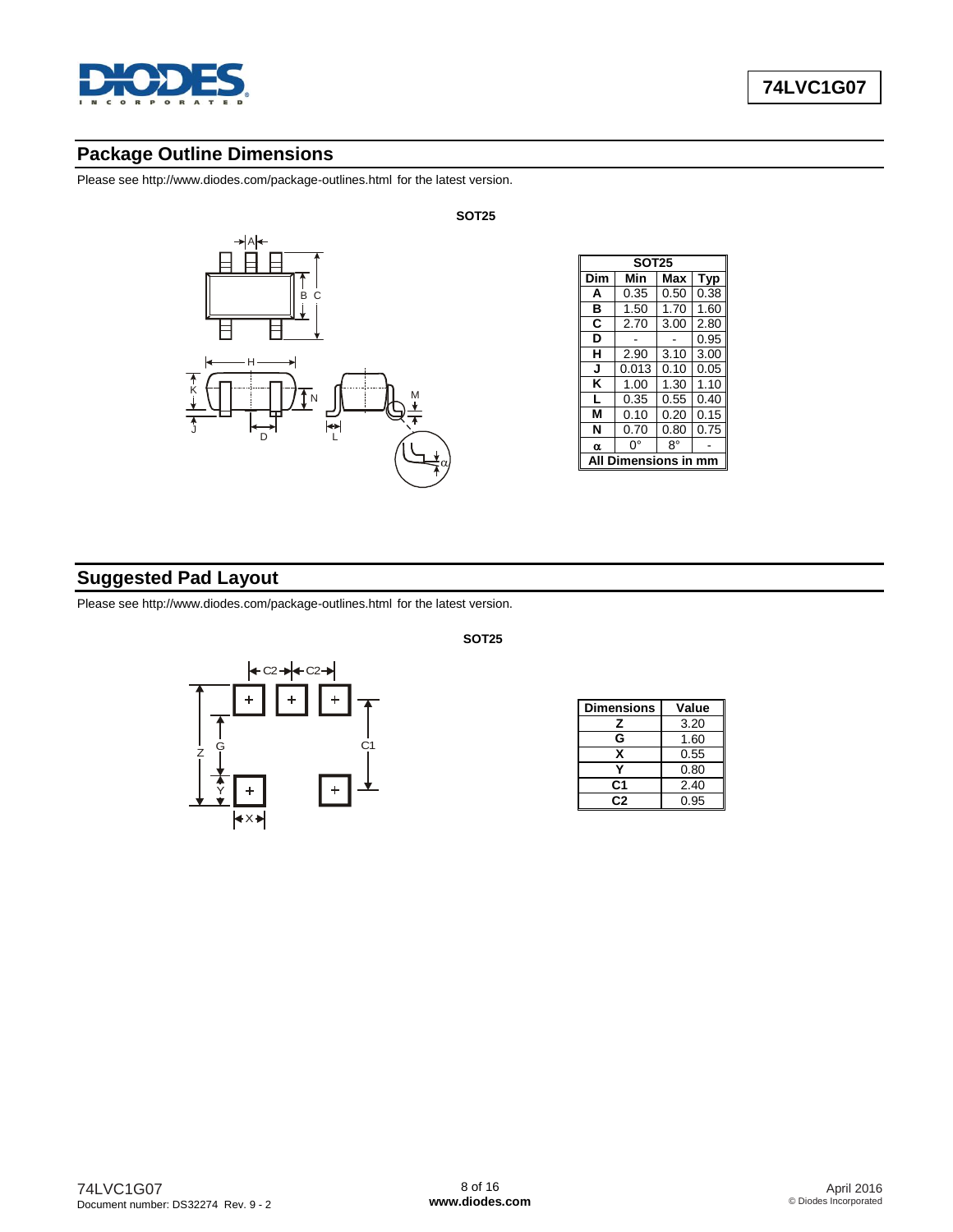

Please see<http://www.diodes.com/package-outlines.html> for the latest version.



|             | <b>SOT353</b> |      |       |  |
|-------------|---------------|------|-------|--|
| Dim         | Min           | Max  | Typ   |  |
| A1          | 0.00          | 0.10 | 0.05  |  |
| A2          | 0.90          | 1.00 | 1.00  |  |
| b           | 0.10          | 0.30 | 0.25  |  |
| C           | 0.10          | 0.22 | 0.11  |  |
| D           | 1.80          | 2.20 | 2.15  |  |
| Е           | 2.00          | 2.20 | 2.10  |  |
| E1          | 1.15          | 1.35 | 1.30  |  |
| е           | 0.650 BSC     |      |       |  |
| F           | 0.40          | 0.45 | 0.425 |  |
| L           | 0.25          | 0.40 | 0.30  |  |
| a           | n°            | 8°   |       |  |
| mensions in |               |      |       |  |

# **Suggested Pad Layout**

Please see<http://www.diodes.com/package-outlines.html> for the latest version.

#### **SOT353**



| <b>Dimensions</b> | Value   |  |
|-------------------|---------|--|
|                   | (in mm) |  |
| С                 | 0.650   |  |
| C1                | 1.900   |  |
| G                 | 1.300   |  |
| x                 | 0.420   |  |
| X <sub>1</sub>    | 1.720   |  |
|                   | 0.600   |  |
| 11                | 2.500   |  |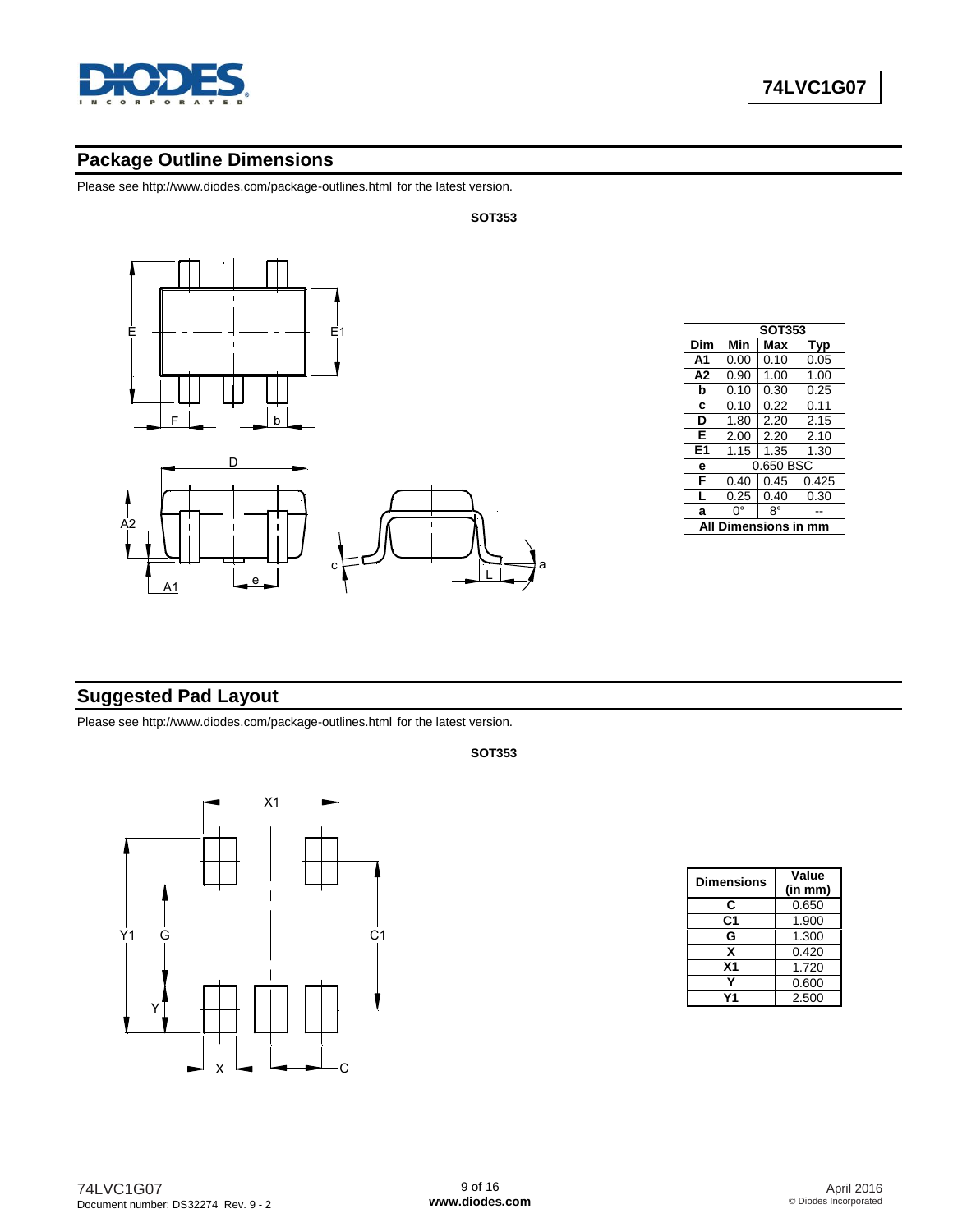

Please see<http://www.diodes.com/package-outlines.html> for the latest version.



|                | <b>SOT553</b> |      |      |  |
|----------------|---------------|------|------|--|
| Dim            | Min           | Max  | Typ  |  |
| A              | 0.55          | 0.62 | 0.60 |  |
| b              | 0.15          | 0.30 | 0.20 |  |
| C              | 0.10          | 0.18 | 0.15 |  |
| D              | 1.50          | 1.70 | 1.60 |  |
| Е              | 1.55          | 1.70 | 1.60 |  |
| E <sub>1</sub> | 1.10          | 1.25 | 1.20 |  |
| е              | 0.50 BSC      |      |      |  |
| е1             | 1.00 BSC      |      |      |  |
| F              | 0.00          | 0.10 |      |  |
| L              | 0.10          | 0.30 | 0.20 |  |
| a              | 6°            | 8°   |      |  |
|                | iensions      |      |      |  |

# **Suggested Pad Layout**

Please see<http://www.diodes.com/package-outlines.html> for the latest version.



**SOT553**

| <b>Dimensions</b> | Value |
|-------------------|-------|
| z                 | 22    |
| G                 | 1.2   |
| x                 | 0.375 |
|                   | 0.5   |
| C1                | 1.7   |
| r. 2              | 0.5   |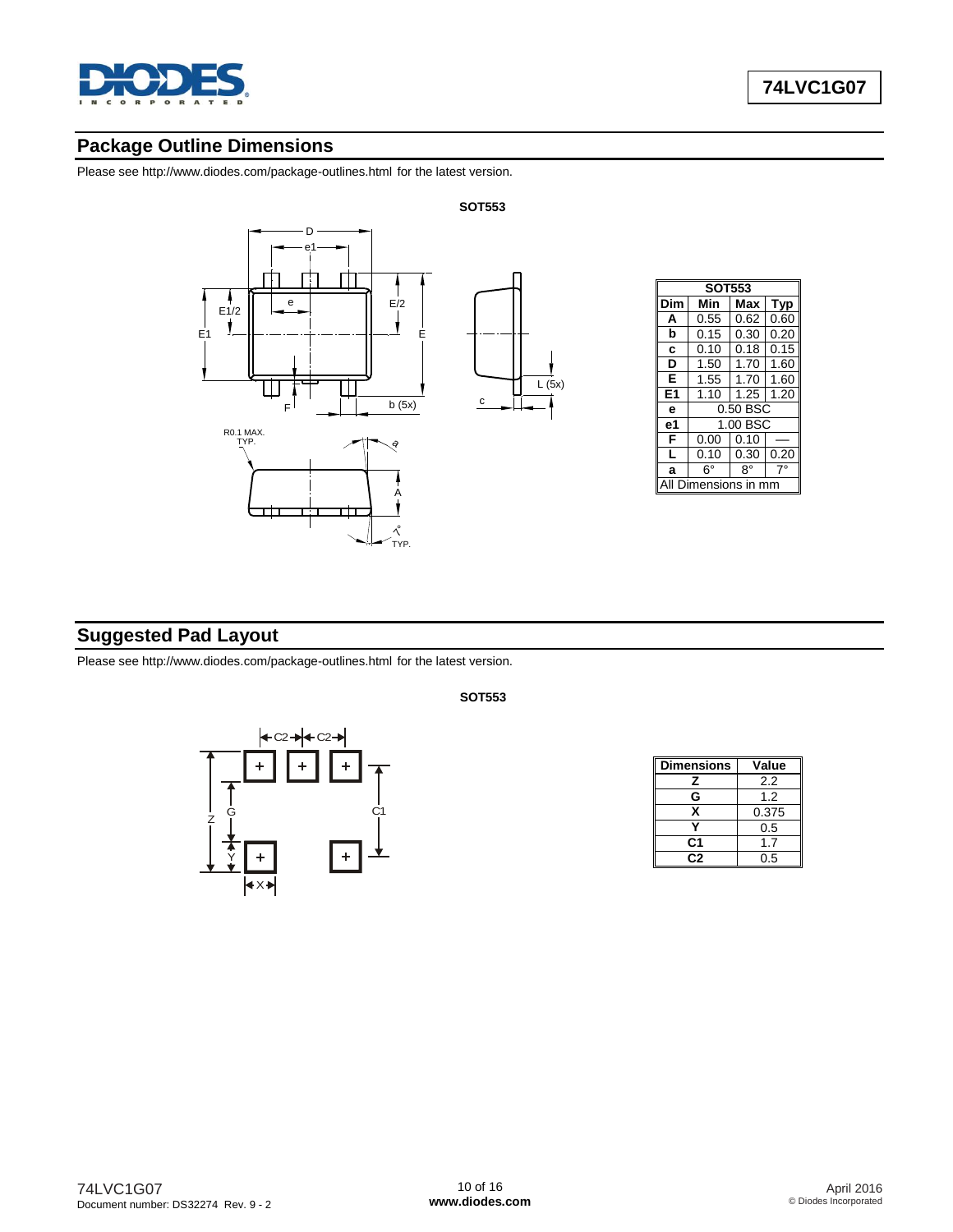

Please see<http://www.diodes.com/package-outlines.html> for the latest version.



| X2-DFN0808-4         |      |      |      |  |
|----------------------|------|------|------|--|
| Dim                  | Min  | Max  | Typ  |  |
| A                    | 0.25 | 0.35 | 0.30 |  |
| A1                   | 0    | 0.04 | 0.02 |  |
| A3                   |      |      | 0.13 |  |
| b                    | 0.17 | 0.27 | 0.22 |  |
| D                    | 0.75 | 0.85 | 0.80 |  |
| D <sub>2</sub>       | 0.15 | 0.35 | 0.25 |  |
| E.                   | 0.75 | 0.85 | 0.80 |  |
| E2                   | 0.15 | 0.35 | 0.25 |  |
| e                    |      |      | 0.48 |  |
| k                    | 0.20 |      |      |  |
| L                    | 0.17 | 0.27 | 0.22 |  |
| L1                   | 0.02 | 0.12 | 0.07 |  |
| z                    |      |      | 0.05 |  |
| All Dimensions in mm |      |      |      |  |

# **Suggested Pad Layout**

Please see<http://www.diodes.com/package-outlines.html> for the latest version.

#### **X2-DFN0808-4**



| <b>Dimensions</b> | Value |
|-------------------|-------|
| С                 | 0.480 |
| x                 | 0.320 |
| X <sub>1</sub>    | 0.300 |
| <b>X2</b>         | 0.106 |
| X <sub>3</sub>    | 0.800 |
| v                 | 0.320 |
| Υ1                | 0.300 |
| Υ2                | 0.106 |
| Υ3                | 0.900 |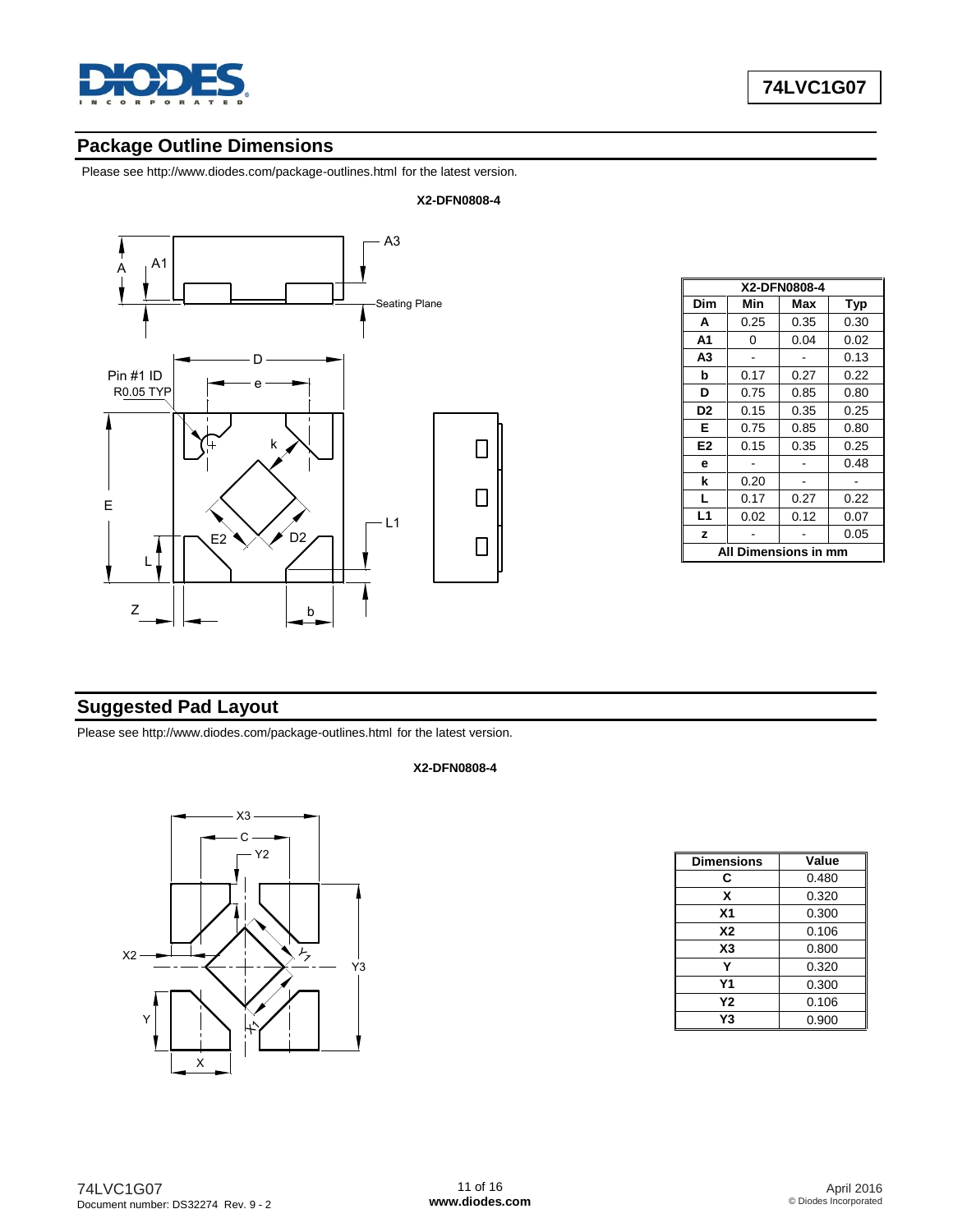

Please see<http://www.diodes.com/package-outlines.html> for the latest version.



|                         | X1-DFN1010-6<br>(Type B) |       |      |  |  |
|-------------------------|--------------------------|-------|------|--|--|
| Dim                     | Min                      | Max   | Typ  |  |  |
| A                       |                          | 0.50  | 0.39 |  |  |
| A <sub>1</sub>          |                          | 0.04  |      |  |  |
| b                       | 0.12                     | 0.20  | 0.15 |  |  |
| D                       | 0.95                     | 1.050 | 1.00 |  |  |
| Е                       | 0.95                     | 1.050 | 1.00 |  |  |
| e                       | 0.35 BSC                 |       |      |  |  |
| e <sub>1</sub>          | 0.55 BSC                 |       |      |  |  |
| L3                      | 0.27                     | 0.30  | 0.30 |  |  |
| L <sub>3</sub> a        | 0.32                     | 0.40  | 0.35 |  |  |
| Dimensions in mm<br>ΔIΙ |                          |       |      |  |  |

### **Suggested Pad Layout**

Please see<http://www.diodes.com/package-outlines.html> for the latest version.



| <b>Dimensions</b> | Value   |
|-------------------|---------|
|                   | (in mm) |
| C                 | 0.350   |
| G                 | 0.150   |
| G <sub>1</sub>    | 0.150   |
| X                 | 0.200   |
| X <sub>1</sub>    | 0.900   |
| Y                 | 0.500   |
| Υ1                | 0.525   |
| Υ2                | 0.475   |
| Y3                | 1.150   |

#### **X1-DFN1010-6 (Type B)**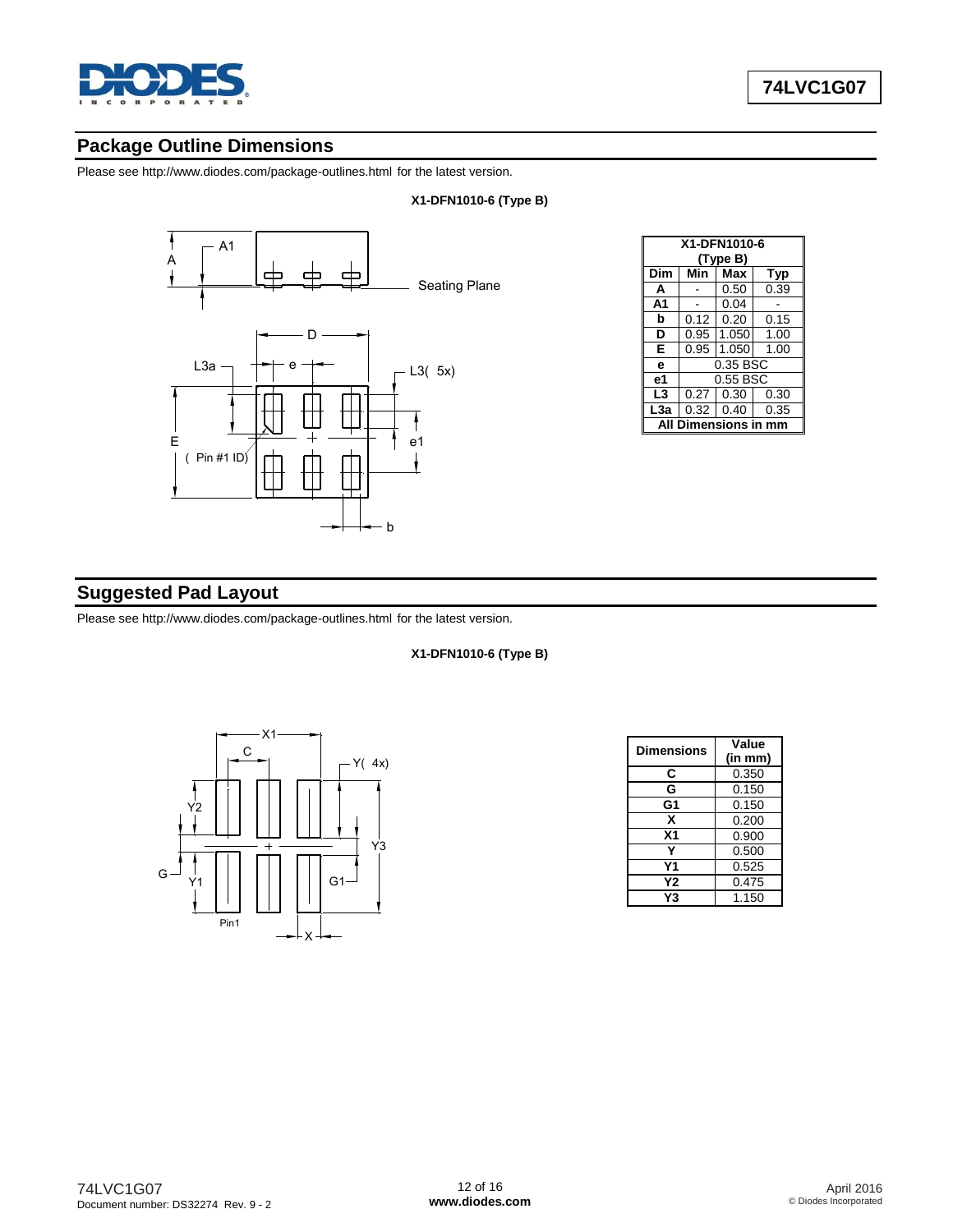

Please see<http://www.diodes.com/package-outlines.html> for the latest version.



|                  | X2-DFN1010-6 |      |       |  |
|------------------|--------------|------|-------|--|
| Dim              | Min          | Max  | Typ   |  |
| A                |              | 0.40 | 0.39  |  |
| A1               | 0.00         | 0.05 | 0.02  |  |
| A <sub>3</sub>   |              |      | 0.13  |  |
| b                | 0.14         | 0.20 | 0.17  |  |
| b1               | 0.05         | 0.15 | 0.10  |  |
| D                | 0.95         | 1.05 | 1.00  |  |
| E                | 0.95         | 1.05 | 1.00  |  |
| е                |              |      | 0.35  |  |
| L                | 0.35         | 0.45 | 0.40  |  |
| K                | 0.15         |      |       |  |
| Z                |              |      | 0.065 |  |
| Dimensions in mm |              |      |       |  |

# **Suggested Pad Layout**

Please see<http://www.diodes.com/package-outlines.html> for the latest version.



#### **X2-DFN1010-6**

**X2-DFN1010-6**

| <b>Dimensions</b> | Value<br>(in mm) |
|-------------------|------------------|
| C                 | 0.350            |
| G                 | 0.150            |
| x                 | 0.200            |
| X <sub>1</sub>    | 0.900            |
|                   | 0.550            |
| Υ1                | 1.250            |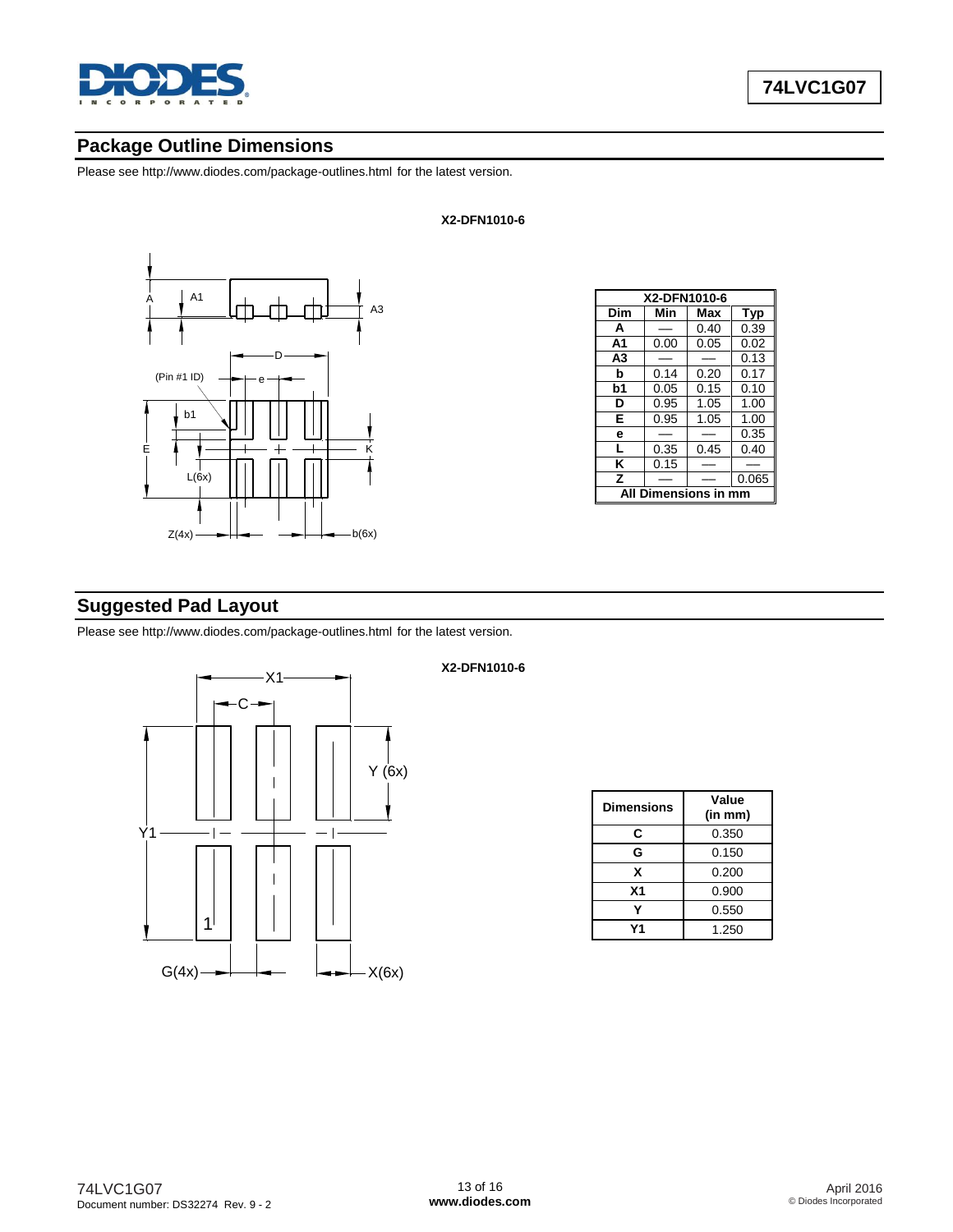

Please see<http://www.diodes.com/package-outlines.html> for the latest version.

#### **X2-DFN1409-6 CHIP SCALE ALTERNATIVE**



| X2-DFN1409-6           |      |      |       |  |
|------------------------|------|------|-------|--|
| Dim                    | Min  | Max  | Typ   |  |
| A                      |      | 0.40 | 0.39  |  |
| A <sub>1</sub>         | 0    | 0.05 | 0.02  |  |
| A <sub>3</sub>         |      |      | 0.13  |  |
| Ø                      | 0.20 | 0.30 | 0.25  |  |
| D                      | 1.35 | 1.45 | 1.40  |  |
| Е                      | 0.85 | 0.95 | 0.90  |  |
| е1                     |      |      | 0.50  |  |
| e2                     |      |      | 0.50  |  |
| Z <sub>1</sub>         |      |      | 0.075 |  |
| Z <sub>2</sub>         |      |      | 0.075 |  |
| Dimensions in mm<br>ΔI |      |      |       |  |

#### **Suggested Pad Layout**

Please see<http://www.diodes.com/package-outlines.html> for the latest version.

#### **X2-DFN1409-6 CHIP SCALE ALTERNATIVE**



| Dimensions     | Value   |  |
|----------------|---------|--|
|                | (in mm) |  |
| C              | 1.000   |  |
| C1             | 0.500   |  |
| D              | 0.300   |  |
| G              | 0.200   |  |
| G <sub>1</sub> | 0.200   |  |
| x              | 0.400   |  |
|                | 0.150   |  |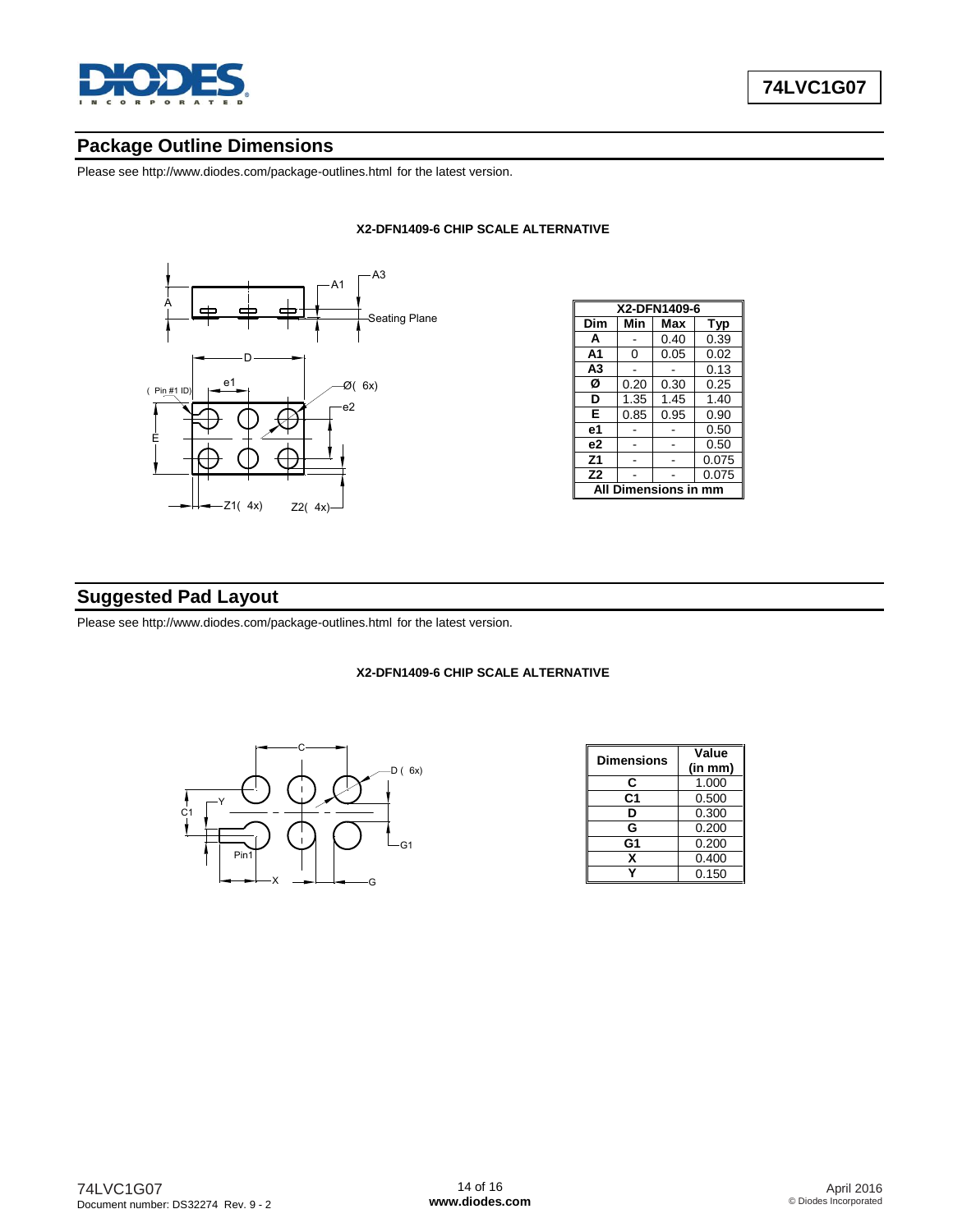

Please see<http://www.diodes.com/package-outlines.html> for the latest version.



| X2-DFN1410-6     |       |       |            |  |
|------------------|-------|-------|------------|--|
| Dim              | Min   | Max   | <b>Typ</b> |  |
| A                |       | 0.40  | 0.39       |  |
| A1               | 0.00  | 0.05  | 0.02       |  |
| A <sub>3</sub>   |       |       | 0.13       |  |
| b                | 0.15  | 0.25  | 0.20       |  |
| D                | 1.35  | 1.45  | 1.40       |  |
| Е                | 0.95  | 1.05  | 1.00       |  |
| е                |       |       | 0.50       |  |
| L                | 0.25  | 0.35  | 0.30       |  |
| z                |       |       | 0.10       |  |
| Z <sub>1</sub>   | 0.045 | 0.105 | 0.075      |  |
| Dimensions in mm |       |       |            |  |

# **Suggested Pad Layout**

Please see<http://www.diodes.com/package-outlines.html> for the latest version.



# **X2-DFN1410-6**

| Dimensions | Value<br>(in mm) |  |
|------------|------------------|--|
| C          | 0.500            |  |
| G          | 0.250            |  |
| x          | 0.250            |  |
| <b>X1</b>  | 1.250            |  |
|            | 0.525            |  |
| ٧1         | 1.250            |  |